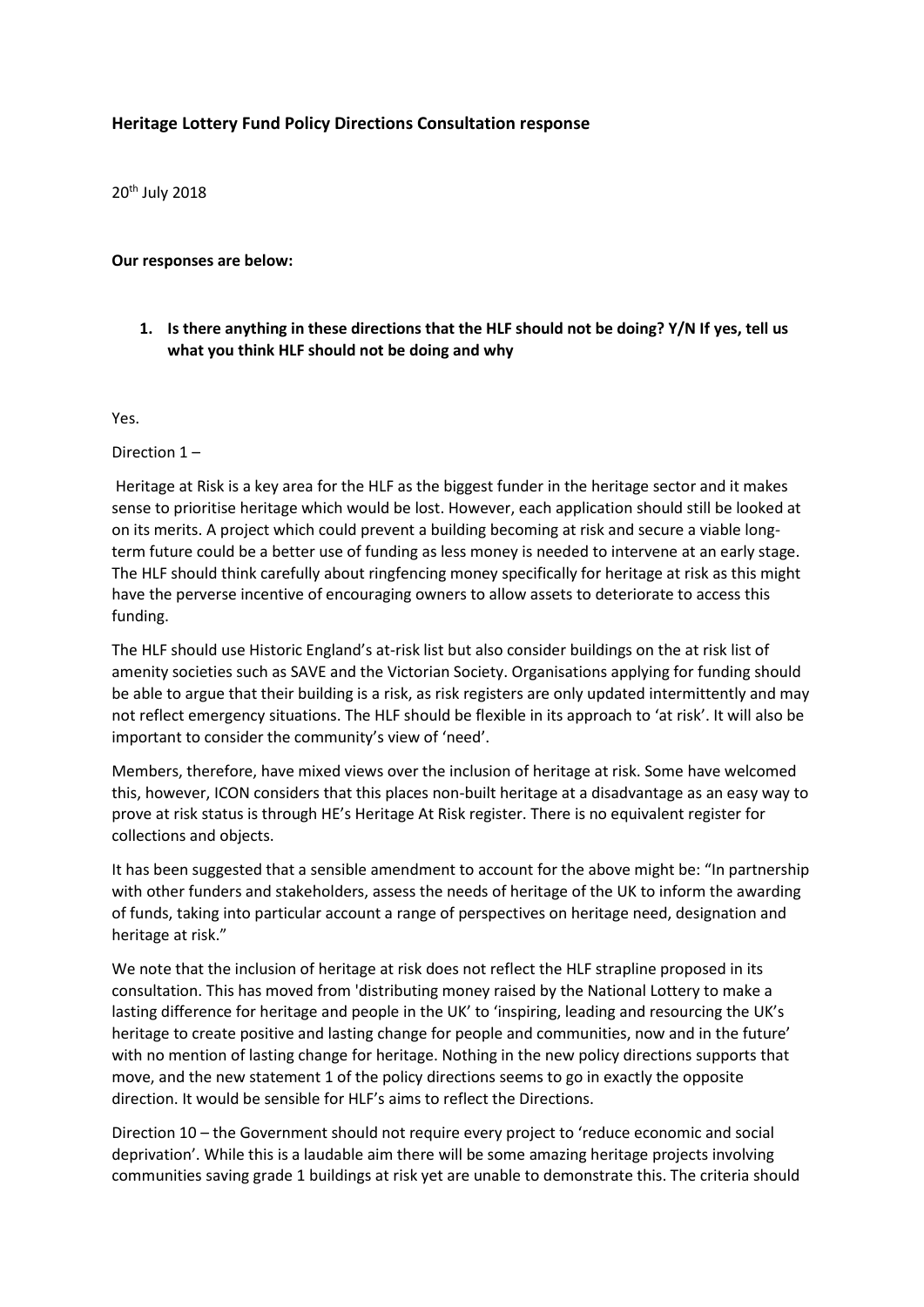be at least qualified in the same way as direction 13 'to the extent that this is reasonable to achieve for different kinds of applicants in particular areas'. This will then direct thought to the aim without making it a pre-requisite of funding. When an important heritage asset has major repairs needed to stop it being lost or lose some of its significance, that are never going to be covered by any economic benefit accruing form the repaired asset, the HLF should be able to just fund the repairs to maintain the heritage asset for future generations. The grant should not require additional public benefits beyond an appropriate level of interpretation and education, because in recent years we have seen grants for historic buildings become 60% for the repairs and 40% for the delivery of the public benefits. The public benefits of saving irreplaceable national heritage should be recognised.

Direction 14 - requires money to be distributed to projects only for a specific time limited purpose. This undermines the long-term stability of small organisations which have to repeatedly spend a large amount of time and resource applying for HLF funding. The HLF should move to a similar footing as the Arts Council which is able to award funding for longer periods of say 5 years to enable stability, and to boost sector support and resilience through funding of core cost activities.

## **2. Is there anything that the HLF should be doing that is not covered by these directions? Y/N If yes, tell us what is missing and why you consider this important.**

Yes.

Direction 1 refers to footnote 2 which lists different types of heritage. Mobile technical and industrial heritage should be explicitly included in this list as it is a key area which does not fit under the existing headings.

Direction 8 – It has been suggested that a reference to 'long term' public benefit would be a positive addition here.

Direction 11 -The tailored review said that 'HLF should review its stakeholder engagement strategy carefully' (TR5.32) it is not clear if Direction 11 is intended to achieve this and could be reworded to explicitly mention stakeholders as could be read currently as other funding bodies. It has also been suggested that this direction might include a commitment to 'Consult and work jointly with other organisations…'

Direction 15- the requirement for a clear business plan etc… should be altered to explicitly state that the level of detail required should be proportionate to the amount of funding required so that small organisations run by volunteers are not excluded from applications by the increasing professionalisation and cost of the process. The NCT for instance noted that requiring a business plan for all capital projects is excessive, especially for projects addressing end of life replacement or existing fabric (e.g. church roofs). The requirement for a business plan in these circumstances should be optional, with a minimum requirement for a management and maintenance plan instead. A business plan would be more appropriate instead for capital projects that focus more on redevelopment, re-ordering or extensions to heritage buildings.

Direction 16 states 'encourage effective use of creative funding models'. This should be altered to say encourage and support effective use of creative funding models'. Much of the sector, especially projects run by volunteers, do not have the skill-set to manage fund raising via creative models without support and training. Our Giving to Heritage project was able to provide this and as a result of c£750,000 of grant funding, heritage projects have raised £3.15m directly attributable to participation in GTH's affordable fundraising training. The evaluation, carried out by Consilium Research, noted that the £3.15 million raised so far will continue to increase year on year as new fundraising strategies are developed and implemented. Without support for training in some form